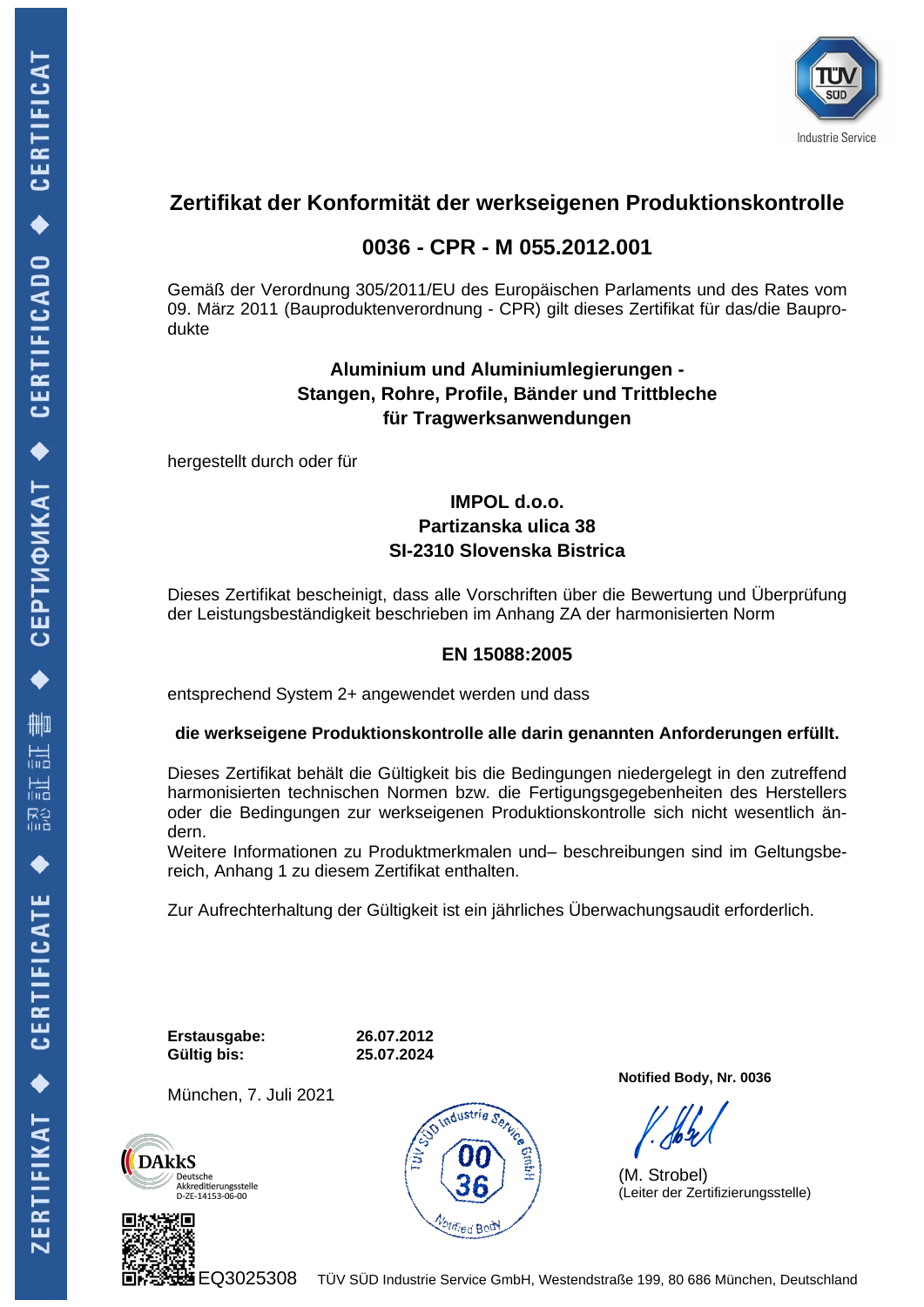

# **Certificate of conformity of the factory production control**

### **0036 - CPR - M 055.2012.001**

In compliance with Regulation 305/2011/EU of the European Parliament and of the Council of March 09<sup>th</sup>, 2011 (Construction Products Regulation - CPR), this certificate applies to the construction product

### **Aluminium and aluminium alloys - Rods/bars, tubes, profiles, strips and tread plates for structural products for construction works**

produced by

### **IMPOL d.o.o. Partizanska ulica 38 SI-2310 Slovenska Bistrica**

This certificate attests that all provisions concerning the assessment and verification of constancy of performance described in annex ZA of the harmonised standard

### **EN 15088:2005**

under system 2+ are applied and

**the factory production control fulfils all the prescribed requirements set out above.**

This certificate remains valid as long as the conditions laid down in the harmonised technical specification in reference or the manufacturing conditions in the factory or the Factory Production Control Plan itself are not modified significantly.

Further information about the product parameters and description of the products are included in the scope of approval, annex 1 to this certificate.

In order to adhere the validity an annual surveillance audit is required.

**First issue: 26.07.2012 Valid until: 25.07.2024**

Munich, July 7<sup>th</sup>, 2021







**Notified Body, No. 0036**

(M. Strobel) (Head of the Certification Body)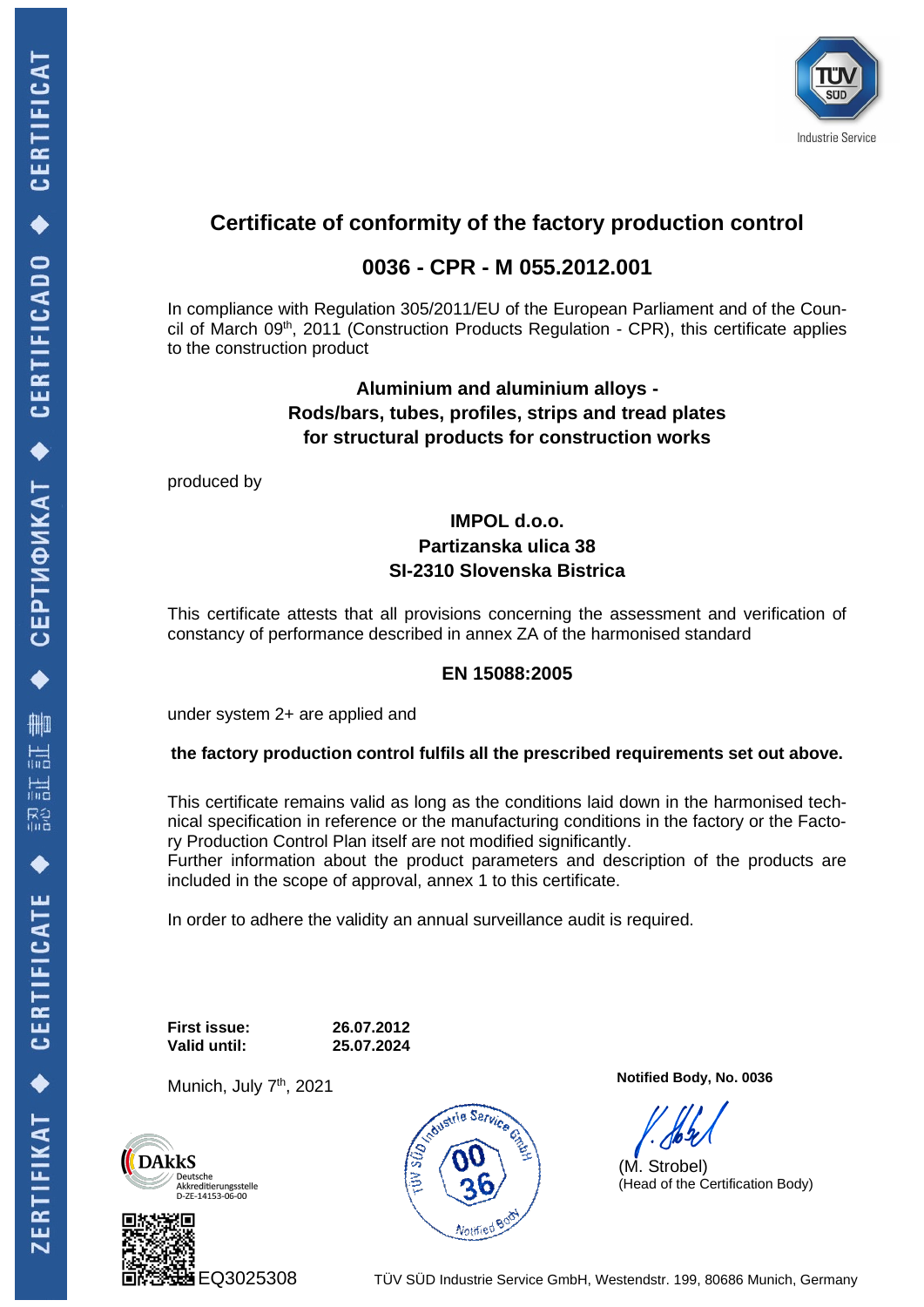

| Geltungsbereich der Überprüfung als Hersteller von Produkten nach BPV 305/2011<br>Scope of Approval - Manufacturer of Base Materials used in accordance with CPR 305/2011                                                                                                                                                                                                                                                                                                                                                                                                                                                                                                                                                                                                                                                                                                     |                                                                        |                                           |                                                                    |                                         |                                                  |                                                        |            |                                    |                                          |          |                                | Anlage 1 zum Zertifiat Nr. / Annex 1 to Certificate No.<br>0036 - CPR - M 055.2012.001 von/dated 2021-07-07                                                                                     |                                                                                                                                                                                             |  |
|-------------------------------------------------------------------------------------------------------------------------------------------------------------------------------------------------------------------------------------------------------------------------------------------------------------------------------------------------------------------------------------------------------------------------------------------------------------------------------------------------------------------------------------------------------------------------------------------------------------------------------------------------------------------------------------------------------------------------------------------------------------------------------------------------------------------------------------------------------------------------------|------------------------------------------------------------------------|-------------------------------------------|--------------------------------------------------------------------|-----------------------------------------|--------------------------------------------------|--------------------------------------------------------|------------|------------------------------------|------------------------------------------|----------|--------------------------------|-------------------------------------------------------------------------------------------------------------------------------------------------------------------------------------------------|---------------------------------------------------------------------------------------------------------------------------------------------------------------------------------------------|--|
| Hersteller /                                                                                                                                                                                                                                                                                                                                                                                                                                                                                                                                                                                                                                                                                                                                                                                                                                                                  | Name:<br>Manufacturer:<br>Straße/Street:<br>Ort/City:                  |                                           | IMPOL d.o.o.<br>Partizanska ulica 38<br>SI-2310 Slovenska Bistrica |                                         | Werk / plant:                                    |                                                        |            |                                    | Nationalität:/<br>Country:<br><b>SVN</b> |          | Datum:/<br>Date:<br>2021-07-07 | Blatt-Nr.:/<br>Page No.:<br>1 v. / of 2                                                                                                                                                         | Zertifizierungsstelle für metallische Bauprodukte/<br><b>Certification Body for metallic construction products</b><br>Notifizierte Stelle, Nr. / Notified Body, No. 0036                    |  |
| Nr. /<br>No.                                                                                                                                                                                                                                                                                                                                                                                                                                                                                                                                                                                                                                                                                                                                                                                                                                                                  | Werkstoffbezeichnung<br>Werkstoff-Nr. /<br><b>Material Designation</b> | Werkstoff-<br>Spezifikation /<br>Material |                                                                    | Liefer-<br>zustand /<br>Delivery        | Prüfgegenstand<br>Erzeugnisform /<br>Description | Dicke /                                                |            | Abmessungen /<br><b>Dimensions</b> | Durchm./                                 |          | Gewicht /<br>Weight<br>$1 = t$ | Bericht Nr. / report no. C-TSS-IS-21-012-000010-21<br>vom / dated 2021-06-23                                                                                                                    |                                                                                                                                                                                             |  |
|                                                                                                                                                                                                                                                                                                                                                                                                                                                                                                                                                                                                                                                                                                                                                                                                                                                                               | <b>Material Grade</b>                                                  | Art /<br>Spec.                            | specification<br>Nr. /<br>No.                                      | condition<br>Kürzel /<br>Code           | product form                                     | <b>Thickness</b><br>$\lceil mm \rceil$<br>von/<br>from | bis/<br>to | Diameter<br>[mm]<br>von /<br>from  | bis /<br>to                              | $2 = kq$ | Wert<br>value                  | Bemerkungen /<br>Remarks                                                                                                                                                                        |                                                                                                                                                                                             |  |
| $\overline{1}$                                                                                                                                                                                                                                                                                                                                                                                                                                                                                                                                                                                                                                                                                                                                                                                                                                                                | 2                                                                      | 3a                                        | 3 <sub>b</sub>                                                     |                                         | 5                                                | 6a                                                     | 6b         | 7a                                 | 7 <sub>b</sub>                           | 8a       | 8b                             |                                                                                                                                                                                                 | 9                                                                                                                                                                                           |  |
| 01                                                                                                                                                                                                                                                                                                                                                                                                                                                                                                                                                                                                                                                                                                                                                                                                                                                                            | EN AW-6005, EN AW-6005A<br><b>EN AW-6005B</b>                          | EN<br>EN<br>EN                            | 754<br>755<br>12020                                                | T <sub>6</sub>                          | Stange, Rohr, Profil<br>rod/bar, tube, profil    | 1,0                                                    | 320,0      | 5,58                               | 320,0                                    |          |                                | Stange/rod, bar                                                                                                                                                                                 | rund gezogen / round drawn: 5,58 - 76,2 mm<br>rund stranggepresst / round extruded: 8 - 180 mm<br>vierkantig gezogen / square drawn: 7 - 63,5 mm                                            |  |
| 02                                                                                                                                                                                                                                                                                                                                                                                                                                                                                                                                                                                                                                                                                                                                                                                                                                                                            | EN AW-6060                                                             | EN<br>EN<br>EN                            | 754<br>755<br>12020                                                | T66                                     | Stange, Rohr, Profil<br>rod/bar, tube, profil    | 1,0                                                    | 320,0      | 5,58                               | 320.0                                    |          |                                | vierkantig stranggepresst / square extruded: 8 - 140 mm<br>rechteckig stranggepresst / rectangular extruded:<br>w: 10 - 320 / t: 3 - 140 mm<br>sechskantig gezogen / hexagonal drawn: 5 - 60 mm |                                                                                                                                                                                             |  |
| 03                                                                                                                                                                                                                                                                                                                                                                                                                                                                                                                                                                                                                                                                                                                                                                                                                                                                            | <b>EN AW-6061</b>                                                      | EN<br>EN<br>EN                            | 754<br>755<br>12020                                                | T <sub>6</sub>                          | Stange, Rohr, Profil<br>rod/bar, tube, profil    | 1,0                                                    | 320,0      | 5,58                               | 320.0                                    |          |                                | Rohr/tube                                                                                                                                                                                       | sechskantig stranggepresst / hexagonal extruded: 8 - 120 mm<br>qezoqen / drawn: D: 8 - 76.2 / t: 1 - 25 mm                                                                                  |  |
| 04                                                                                                                                                                                                                                                                                                                                                                                                                                                                                                                                                                                                                                                                                                                                                                                                                                                                            | EN AW-6063                                                             | EN<br>EN<br>EN                            | 754<br>755<br>12020                                                | T66                                     | Stange, Rohr, Profil<br>rod/bar, tube, profil    | 1,0                                                    | 320,0      | 5,58                               | 320.0                                    |          |                                |                                                                                                                                                                                                 | stranggepresst / extruded: $D: 8 - 250$ / t: $1 - 30$ mm<br>Profil/profile (stranggepresst/extruded, präzis/precision)<br>umschreibender Durchmesser / circumscribing diameter: 12 - 320 mm |  |
| 05                                                                                                                                                                                                                                                                                                                                                                                                                                                                                                                                                                                                                                                                                                                                                                                                                                                                            | EN AW-6082                                                             | EN<br>EN<br>EN                            | 754<br>755<br>12020                                                | T <sub>6</sub>                          | Stange, Rohr, Profil<br>rod/bar, tube, profil    | 1.0                                                    | 320.0      | 5,58                               | 320.0                                    |          |                                |                                                                                                                                                                                                 | Wanddicke / thickness: 1.2 - 25 mm<br>Band/strip (kaltgewalzt/cold rolled)<br>Breite / width: 500 - 1250 mm                                                                                 |  |
| 06                                                                                                                                                                                                                                                                                                                                                                                                                                                                                                                                                                                                                                                                                                                                                                                                                                                                            | EN AW-5049                                                             | EN                                        | 485                                                                | H <sub>22</sub>                         | Band / strip                                     | 0,5                                                    | 2,5        |                                    |                                          |          |                                |                                                                                                                                                                                                 | Wanddicke / thickness: $0.2 - 5.0$ mm                                                                                                                                                       |  |
| 07                                                                                                                                                                                                                                                                                                                                                                                                                                                                                                                                                                                                                                                                                                                                                                                                                                                                            | <b>EN AW-5754</b>                                                      | EN                                        | 485                                                                | O<br>H <sub>22</sub><br>H <sub>24</sub> | Band. Blech /<br>strip, sheet                    | 0,5                                                    | 5,0        |                                    |                                          |          |                                | Trittblech/tread plate                                                                                                                                                                          | Breite / width: 700 - 1500 mm<br>Wanddicke / thickness: $1.5 - 5.0$ mm                                                                                                                      |  |
| 08                                                                                                                                                                                                                                                                                                                                                                                                                                                                                                                                                                                                                                                                                                                                                                                                                                                                            | <b>EN AW-5754</b>                                                      | EN                                        | 1386                                                               | H114                                    | Trittblech / tread plate                         | 1,5                                                    | 5,0        |                                    |                                          |          |                                |                                                                                                                                                                                                 |                                                                                                                                                                                             |  |
| AT = Lösungsgeglüht / solution annealed NT = Normalgeglüht und angelassen / normalized and tempererd N = Normalgeglüht / normalized S = Spannungsarmgeglüht / stress relieved TM = Thermomech. behandelt / thermo-mech. treate<br><b>Explanation:</b><br>QT = vergütet / quenched and tempered CR = Temperaturgeregelt warmumgeformt / temperature controlled hot formed (controlled rolled) A = weichgeglüht / annealed AR = wie gewalzt / as rolled<br>a = Werkstoffbezeichnung in Spalte 9 / material designation in column 9 b = Lieferzustand in Spalte 9 / delivery condition in column 9 c = Prüfgegenstand in Spalte 9 / object in column 9<br>d = Abmessungen in den Techn. Regeln / dimensions acc. to technical rules e = Gewicht in den Techn. Regeln / weight acc. to technical rules f = Nr. der Techn. Regeln in Spalte 9 / technical rules reference column 9 |                                                                        |                                           |                                                                    |                                         |                                                  |                                                        |            |                                    |                                          |          |                                |                                                                                                                                                                                                 |                                                                                                                                                                                             |  |

- 17

 $\overline{\phantom{0}}$